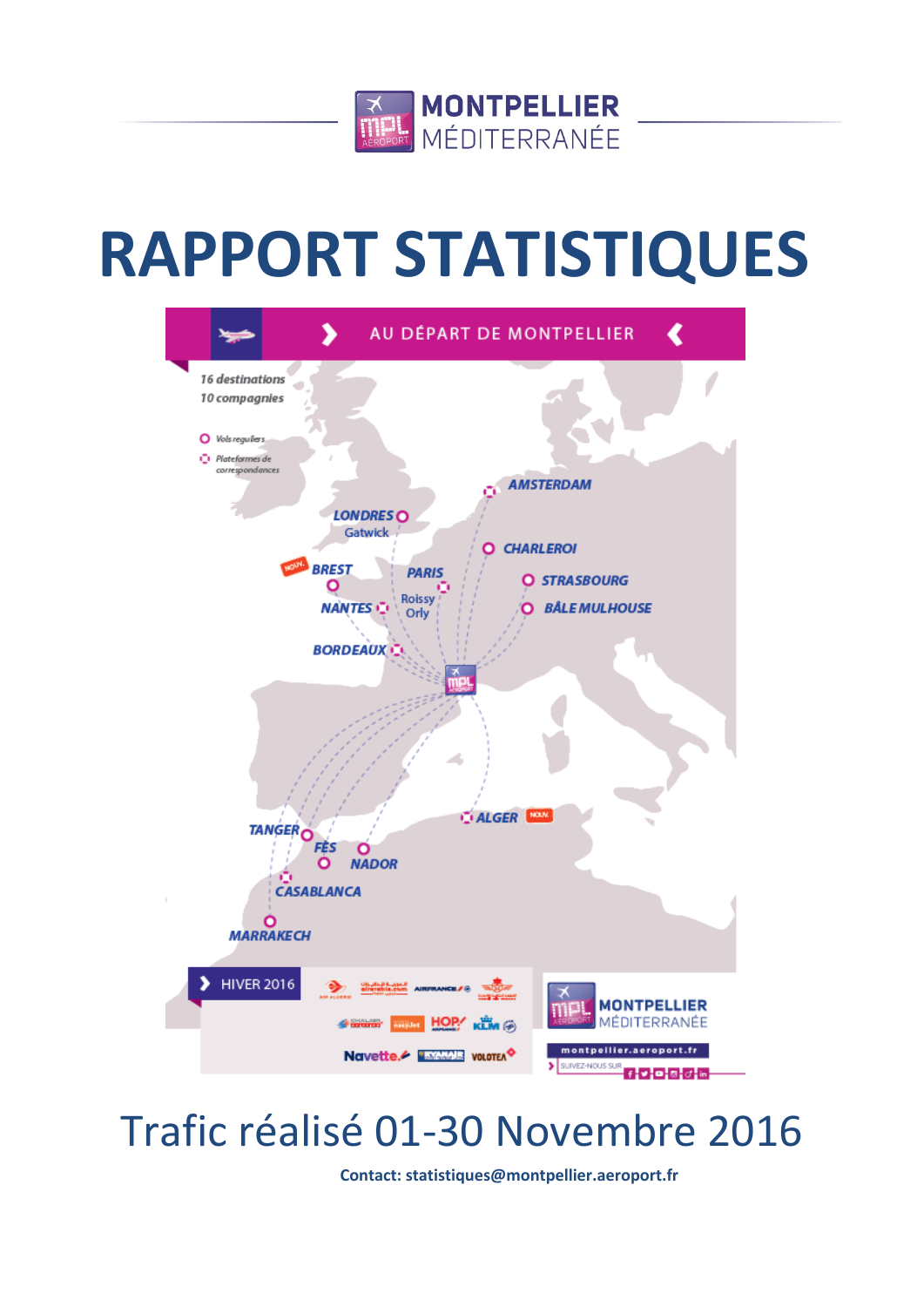## **TRAFIC COMMERCIAL**

|                             | Mois de : <b>NOVEMBRE</b> |         |           | Cumul jusqu'au mois de : NOVEMBRE |           |           |  |
|-----------------------------|---------------------------|---------|-----------|-----------------------------------|-----------|-----------|--|
|                             | 2016                      | 2015    | Variation | 2016                              | 2015      | Variation |  |
| <b>Passagers:</b>           | 117823                    | 107 740 | 9,36%     | 1 535 013                         | 1 389 074 | 10,51%    |  |
| <b>LOCAUX:</b>              | 117 502                   | 107 321 | 9,49%     | 1 533 120                         | 1 387 047 | 10,53%    |  |
| <b>NATIONAUX</b>            | 86 165                    | 79 586  | 8,27%     | 954 983                           | 937 404   | 1,88%     |  |
| <b>Réguliers</b>            | 85 620                    | 79 308  | 7,96%     | 947 163                           | 932 010   | 1,63%     |  |
| Non Réguliers               | 545                       | 278     | 96,04%    | 7 8 20                            | 5 3 9 4   | 44,98%    |  |
| <b>EUROPEENS</b>            | 18 495                    | 16 969  | 8,99%     | 419 115                           | 356 377   | 17,60%    |  |
| <b>Réguliers</b>            | 18 356                    | 16 824  | 9,11%     | 413 276                           | 350 851   | 17,79%    |  |
| Non Réguliers               | 139                       | 145     | $-4,14%$  | 5 8 3 9                           | 5 5 2 6   | 5,66%     |  |
| <b>INTERNATIONAUX</b>       | 12842                     | 10766   | 19,28%    | 159 022                           | 93 266    | 70,50%    |  |
| <b>Réguliers</b>            | 12 650                    | 10 642  | 18,87%    | 158 778                           | 93 054    | 70,63%    |  |
| Non Réguliers               | 192                       | 124     | 54,84%    | 244                               | 212       | 15,09%    |  |
| <b>TRANSITS (ARRIVEES):</b> | 321                       | 419     | $-23,39%$ | 1893                              | 2 0 2 7   | $-6,61%$  |  |

 $\Box$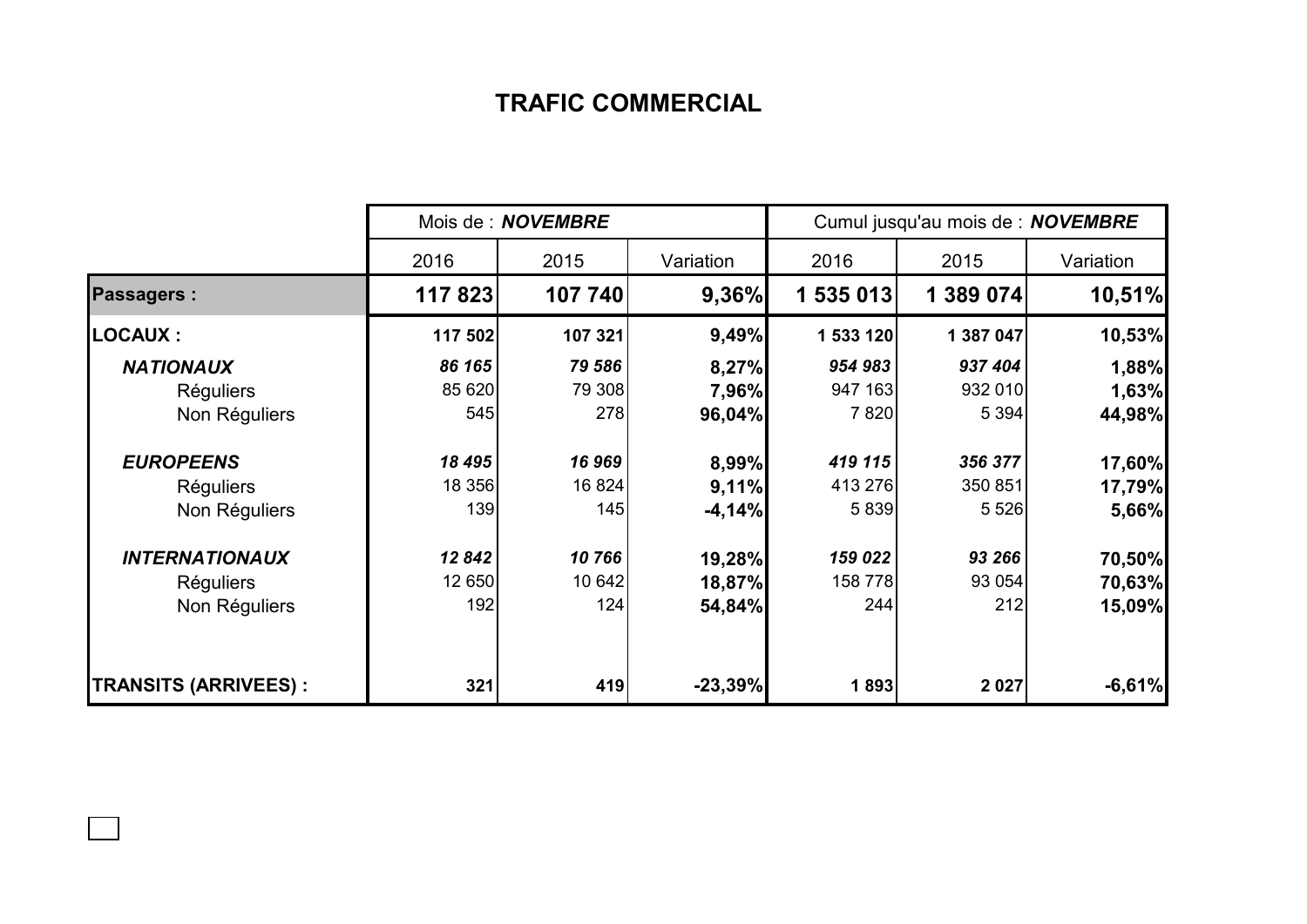### **COMPARATIF TRAFIC PAR DESTINATIONS ET NATIONALITES - 2016/15 à fin NOVEMBRE 2016**

|                                                         | novembre           |                  | Variation                                            | <b>TOTAL</b>       |                    | Variation                             |  |
|---------------------------------------------------------|--------------------|------------------|------------------------------------------------------|--------------------|--------------------|---------------------------------------|--|
| <b>VILLES</b>                                           | 2015               | 2016             | 2016/15                                              | 2015               | 2016               | 2016/15                               |  |
| <b>PARIS</b>                                            |                    |                  |                                                      |                    |                    |                                       |  |
| <b>PARIS Ch Gaulle</b><br>PARIS ORLY OUEST (Air France) | 29 7 7 5<br>38 070 | 31 323<br>43 294 | 5,20%<br>13,72%                                      | 346 761<br>421 293 | 350 209<br>427 146 | 0,99%<br>1,39%                        |  |
| <b>PARIS LE BOURGET</b>                                 | 8                  | 4                | $-50,00\%$                                           | 286                | 235                | $-17,83%$                             |  |
| <b>PARIS ORLY (Autres)</b>                              |                    |                  |                                                      | 267                |                    | $-100,00%$                            |  |
| <b>TOTAL PARIS</b>                                      | 67853              | 74 621           | 9,97%                                                | 768 607            | 777 590            | 1,17%                                 |  |
| <b>NATIONAUX HORS PARIS</b><br><b>AJACCIO</b>           |                    |                  |                                                      | 9677               | 9451               | $-2,34%$                              |  |
| <b>BASTIA</b>                                           |                    | 156              | 100,00%                                              | 630                | 314                | $-50,16%$                             |  |
| <b>BIARRITZ</b><br><b>BORDEAUX</b>                      | $\overline{4}$     | 607              | 15075.00%                                            | 374                | 83<br>6 300        | 1085,71%<br>1584,49%                  |  |
| <b>BREST</b>                                            | 115                | 210              | 82,61%                                               | 8871               | 9096               | 2,54%                                 |  |
| <b>CAEN</b><br><b>CHALON VATRY</b>                      | 64                 | 28               | $\sim$<br>$-56,25%$                                  | 126<br>198         | 128<br>165         | 1,59%<br>$-16,67%$                    |  |
| LILLE                                                   | 2                  |                  | $-100,00%$                                           | 1444               | 1603               | 11,01%                                |  |
| <b>LORIENT</b><br><b>LYON</b>                           | 881                |                  | $-100,00%$                                           | 184<br>15 471      | 126<br>5863        | $-31,52%$<br>$-62,10%$                |  |
| <b>METZ NANCY</b>                                       |                    | 6                | 100.00%                                              | 101                | 93                 | $-7.92%$                              |  |
| <b>NANTES</b>                                           | 10 152             | 9888             | $-2,60%$                                             | 113 124            | 133 147            | 17,70%                                |  |
| <b>NICE</b><br>PAU                                      | 5                  | 10               | 100.00%                                              | 145<br>97          | 191                | 31.72%<br>$-100,00%$                  |  |
| <b>RENNES</b>                                           |                    |                  | $\overline{\phantom{a}}$                             | 142                | 210                | 47,89%                                |  |
| <b>ST BRIEUC</b><br><b>STRASBOURG</b>                   | 383                | 269              | $-29,77%$                                            | 70<br>16971        | 136<br>8880        | 94,29%<br>-47,68%                     |  |
|                                                         |                    |                  |                                                      |                    |                    |                                       |  |
|                                                         |                    |                  |                                                      |                    |                    |                                       |  |
| <b>Autres Charters Nat.</b>                             | 127                | 370              | 191,34%                                              | 1 1 6 5            | 1607               | 37,94%                                |  |
| <b>TOTAL NATIONAUX HORS PARIS</b>                       | 11 733             | 11 544           | $-1,61%$                                             | 168 797            | 177 393            | 5,09%                                 |  |
| <b>TOTAL NATIONAUX</b>                                  | 79 586             | 86 165           | 8,27%                                                | 937 404            | 954 983            | 1.88%                                 |  |
| EUROPEENS                                               |                    |                  |                                                      |                    |                    |                                       |  |
| <b>AMSTERDAM</b>                                        | 2 2 0 9            | 4 1 5 3          | 88,00%                                               | 26 568             | 61 438             | 131.25%                               |  |
| <b>BALE-MULHOUSE</b><br><b>BIRMINGHAM</b>               | 2703               | 2 506            | $-7.29%$                                             | 33 379             | 34 703<br>7        | 3,97%<br>100,00%                      |  |
| <b>BRISTOL</b>                                          |                    |                  | $\overline{a}$                                       |                    | 7                  | 100,00%                               |  |
| <b>BRUXELLES</b>                                        |                    | 6                | 100,00%                                              | 15                 | 22                 | 46,67%                                |  |
| <b>BUDAPEST</b><br><b>CARDIFF</b>                       |                    |                  | $\overline{\phantom{0}}$<br>$\overline{a}$           | 277                |                    | $-100.00\%$<br>$-100,00%$             |  |
| <b>CHARLEROI</b>                                        | 3894               | 4656             | 19,57%                                               | 57 371             | 62 393             | 8,75%                                 |  |
| <b>COLOGNE</b><br><b>COPENHAGUE</b>                     |                    |                  | $\overline{\phantom{a}}$<br>--                       | 7 5 4 5            | 18 907             | $-100,00\%$<br>150,59%                |  |
| <b>CRACOVIE</b>                                         |                    |                  | $\overline{\phantom{a}}$                             |                    |                    | $\qquad \qquad -$                     |  |
| <b>DUBLIN</b><br><b>DUBROVNIK</b>                       |                    |                  | $\overline{\phantom{a}}$                             | 542<br>279         | 10 327<br>631      | 1805,35%<br>126,16%                   |  |
| <b>DUSSELDORF</b>                                       |                    |                  | $\sim$                                               | 2645               | 2440               | $-7,75%$                              |  |
| <b>EDIMBOURG</b>                                        |                    |                  | -                                                    |                    | 2                  | $\mathcal{L}_{\mathcal{F}}$           |  |
| <b>FRANCFORT</b><br><b>FRANCFORT HAHN</b>               | 551                | 300              | $-45,55%$                                            | 3439<br>38 343     | 29 184             | -99,94%<br>$-23,89%$                  |  |
| <b>FUNCHAL</b>                                          |                    |                  |                                                      | 146                | 596                | 308,22%                               |  |
| <b>GENEVE</b><br><b>LEEDS</b>                           | 30                 | 12               | $-60,00%$<br>$\overline{\phantom{a}}$                | 95<br>11 637       | 99<br>11 860       | 4,21%<br>1,92%                        |  |
| <b>LISBONNE</b>                                         |                    |                  |                                                      | 404                | 460                | 13,86%                                |  |
| <b>LONDRES GATWICK</b><br><b>LONDRES LUTON</b>          | 6 174<br>74        | 6741             | 9.18%<br>$-100,00%$                                  | 110 453<br>16763   | 126 453<br>17 626  | 14,49%<br>5,15%                       |  |
| MADRID                                                  | 31                 |                  | $-100,00%$                                           | 21                 | 14                 | $-33,33%$                             |  |
| MALAGA<br>MALTE                                         | 5                  |                  | $-100,00\%$                                          | 11<br>233          | 8                  | $-27,27%$<br>$-100.00\%$              |  |
| <b>MANCHESTER</b>                                       |                    |                  |                                                      |                    | 214                | 100,00%                               |  |
| <b>MUNICH</b><br>OSLO                                   | 2                  |                  | $-50,00%$<br>$\overline{\phantom{a}}$                | 3 3 5 0            | 1                  | $-99,97%$<br>$\sim$                   |  |
| <b>PALMA</b>                                            |                    |                  | $\overline{a}$                                       |                    | 1                  | 100,00%                               |  |
| <b>PORTO</b>                                            |                    |                  | $\overline{\phantom{0}}$<br>$\overline{\phantom{a}}$ | 356<br>239         | 435                | 22.19%                                |  |
| <b>PULA</b><br><b>RHODES</b>                            |                    |                  | $\overline{\phantom{a}}$                             |                    | 171                | $-28,45%$<br>$\overline{\phantom{a}}$ |  |
| <b>ROME FIUMICINO</b>                                   | 1 2 9 7            |                  | $-100,00\%$                                          | 19764              | 18888              | $-4,43%$                              |  |
| <b>ROTTERDAM</b><br><b><i>VARSOVIE</i></b>              |                    |                  | $\overline{\phantom{a}}$                             | 20 088             | 20 025             | $-0.31%$                              |  |
| VENISE                                                  |                    |                  |                                                      | 8                  | 160                | 1900,00%                              |  |
| <b>ZURICH</b>                                           | $\overline{2}$     |                  | $-100,00\%$                                          | 11                 | 386                | 3409,09%                              |  |
|                                                         |                    |                  |                                                      |                    |                    |                                       |  |
| <b>Autres Charters Euro.</b>                            | 25                 | 120              | 380,00%                                              | 2 3 9 2            | 1657               | $-30,73%$                             |  |
| <b>TOTAL EUROPEENS</b>                                  | 16969              | 18 495           | 8,99%                                                | 356 377            | 419 115            | 17,60%                                |  |
| <b>INTERNATIONAUX</b>                                   |                    |                  |                                                      |                    |                    |                                       |  |
| <b>AGADIR</b>                                           |                    |                  | $\qquad \qquad \cdots$                               |                    | 4                  | 100,00%                               |  |
| <b>ALGER</b><br><b>CASABLANCA</b>                       | 4 0 3 6            | 917<br>4 5 8 5   | 100,00%<br>13,60%                                    | 2 3 3 0<br>30 809  | 8587<br>56 561     | 268,54%<br>83,59%                     |  |
| <b>DAKAR</b>                                            |                    |                  |                                                      |                    |                    | $\overline{a}$                        |  |
| <b>DJERBA</b>                                           |                    |                  | --                                                   |                    |                    | $\overline{\phantom{a}}$              |  |
| FES<br><b>ISTANBUL</b>                                  | 3512               | 2465             | $-29,81%$<br>$\overline{\phantom{a}}$                | 33 259             | 37 358             | 12,32%<br>$--$                        |  |
| <b>JEDDAH</b>                                           |                    |                  | $\overline{\phantom{a}}$                             |                    |                    | $\overline{\phantom{a}}$              |  |
| <b>MARRAKECH</b><br><b>MONASTIR</b>                     | 897                | 1859             | 107,25%<br>$\overline{\phantom{a}}$                  | 5888               | 22 594             | 283,73%<br>$-$                        |  |
| <b>NADOR</b>                                            | 1830               | 2 2 1 8          | 21,20%                                               | 15940              | 22892              | 43,61%                                |  |
| ORAN<br><b>OUJDA</b>                                    |                    |                  | $\overline{\phantom{a}}$<br>$\overline{\phantom{a}}$ | 2 131              | 3 069              | 44,02%                                |  |
| <b>TANGER</b>                                           | 442                | 606              | 37,10%                                               | 2791               | 7733               | 177,07%                               |  |
| TUNIS                                                   |                    |                  |                                                      |                    | 1                  |                                       |  |
|                                                         |                    |                  |                                                      |                    |                    |                                       |  |
| <b>Autres Charters Inter.</b>                           | 49                 | 192              | 291,84%                                              | 117                | 223                | 90,60%                                |  |
| <b>TOTAL INTERNATIONAUX</b>                             | 10766              | 12842            | 19,28%                                               | 93 266             | 159 022            | 70,50%                                |  |
|                                                         |                    |                  |                                                      |                    |                    |                                       |  |
| <b>TOTAL</b>                                            | 107 321            | 117 502          | 9,49%                                                | 1 387 047          | 1 533 120          | 10,53%                                |  |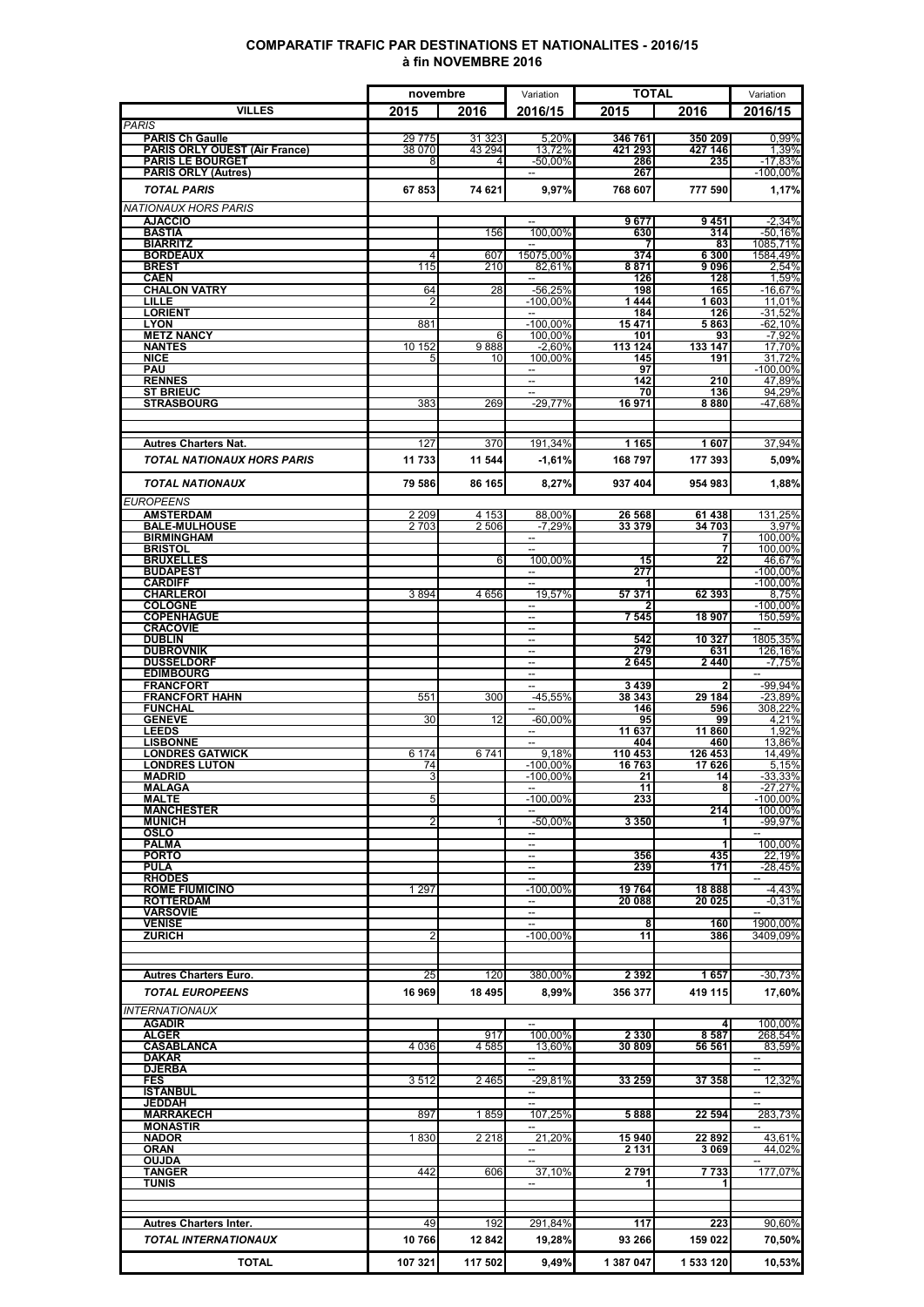#### **à fin NOVEMBRE 2016 Comparatif Trafic Par Compagnies - 2016/15 Vols Réguliers et Non Réguliers**

| <b>TOTAL</b><br>novembre<br>Variation<br>2015<br>2016<br>2016/15<br>2015<br>2016<br><i>REGULIERS</i><br><b>AER LINGUS</b><br>9953<br><b>AIR ALGERIE</b><br>11 656<br>917<br>100,00%<br>4461<br>9951<br>AIR ARABIA MAROC<br>9335<br>6,60%<br>86893<br>124 097<br><b>AIR FRANCE</b><br>67845<br>74 617<br>9,98%<br>766 662<br>775 717<br><b>ALITALIA</b><br>1 2 9 7<br>-100,00%<br>15 762<br>18886<br>100,00%<br>CHALAIR<br>607<br>5425<br>6741<br><b>EASYJET</b><br>6 1 7 4<br>9,18%<br>131 100<br>143 576<br><b>EASYJET SWITZERLAND</b><br>2703<br>2506<br>$-7,29%$<br>33 379<br>34 697<br><b>EUROPE AIRPOST</b><br>(PAX EQUIPAGE)<br><b>EUROWINGS</b><br>ă.<br>2 4 2 6<br><b>GERMANWINGS</b><br>2637<br>HOP!<br>7533<br>5661<br>$-24,85%$<br>81 232<br>79 887<br><b>KLM ROYAL DUTCH AIRLINES</b><br>2 2 0 5<br>4 153<br>88,34%<br>26 312<br>61 370<br><b>LUFTHANSA</b><br>6753<br><b>NORWEGIAN</b><br>5 1 0 1<br>16863<br><b>ROYAL AIR MAROC</b><br>1 3 0 7<br>1814<br>38,79%<br>1700<br>23 057<br><b>RYANAIR</b><br>4 4 4 5<br>4956<br>11,50%<br>107 351<br>103 436<br><b>SCANDINAVIAN AIRLINES SYSTEM</b><br>2444<br>2 0 4 4<br><b>TRANSAVIA</b><br>20 012<br>20 025<br><b>VOLOTEA</b><br>3930<br>4702<br>19,64%<br>84 116<br>86 099<br><b>WEST AIR SWEDEN</b> (PAX EQUIPAGE)<br>1<br>100,00%<br>3<br><b>NON REGULIERS</b><br><b>AER LINGUS</b><br><b>AIGLE AZUR</b><br>84<br>100,00%<br>159<br><b>AIR ALGERIE</b><br><b>AIR ARABIA MAROC</b><br><b>AIR CORSICA</b><br>542<br><b>AIR EUROPA</b><br><b>AIR FRANCE</b><br>49<br>$-100,00%$<br>702<br>1 2 8 2<br><b>AIR MEDITERRANEE</b><br>505<br><b>AIR NOSTRUM</b><br><b>AIR VALLEE</b><br>$\overline{\phantom{a}}$<br>$\overline{\phantom{a}}$<br><b>AIRLINAIR</b><br>н,<br><b>ALITALIA</b><br>977<br>$\overline{\phantom{a}}$<br><b>ATLANTIQUE AIR ASSISTANCE</b><br><b>AVIATION DEFENSE SERVICE</b><br>17<br><b>BRIT AIR</b><br><b>CHALAIR</b><br>80 | Variation               |
|------------------------------------------------------------------------------------------------------------------------------------------------------------------------------------------------------------------------------------------------------------------------------------------------------------------------------------------------------------------------------------------------------------------------------------------------------------------------------------------------------------------------------------------------------------------------------------------------------------------------------------------------------------------------------------------------------------------------------------------------------------------------------------------------------------------------------------------------------------------------------------------------------------------------------------------------------------------------------------------------------------------------------------------------------------------------------------------------------------------------------------------------------------------------------------------------------------------------------------------------------------------------------------------------------------------------------------------------------------------------------------------------------------------------------------------------------------------------------------------------------------------------------------------------------------------------------------------------------------------------------------------------------------------------------------------------------------------------------------------------------------------------------------------------------------------------------------------------------------------------------------------------------------|-------------------------|
|                                                                                                                                                                                                                                                                                                                                                                                                                                                                                                                                                                                                                                                                                                                                                                                                                                                                                                                                                                                                                                                                                                                                                                                                                                                                                                                                                                                                                                                                                                                                                                                                                                                                                                                                                                                                                                                                                                            | 2016/15                 |
|                                                                                                                                                                                                                                                                                                                                                                                                                                                                                                                                                                                                                                                                                                                                                                                                                                                                                                                                                                                                                                                                                                                                                                                                                                                                                                                                                                                                                                                                                                                                                                                                                                                                                                                                                                                                                                                                                                            |                         |
|                                                                                                                                                                                                                                                                                                                                                                                                                                                                                                                                                                                                                                                                                                                                                                                                                                                                                                                                                                                                                                                                                                                                                                                                                                                                                                                                                                                                                                                                                                                                                                                                                                                                                                                                                                                                                                                                                                            |                         |
|                                                                                                                                                                                                                                                                                                                                                                                                                                                                                                                                                                                                                                                                                                                                                                                                                                                                                                                                                                                                                                                                                                                                                                                                                                                                                                                                                                                                                                                                                                                                                                                                                                                                                                                                                                                                                                                                                                            | 100,00%                 |
|                                                                                                                                                                                                                                                                                                                                                                                                                                                                                                                                                                                                                                                                                                                                                                                                                                                                                                                                                                                                                                                                                                                                                                                                                                                                                                                                                                                                                                                                                                                                                                                                                                                                                                                                                                                                                                                                                                            | 161,29%                 |
|                                                                                                                                                                                                                                                                                                                                                                                                                                                                                                                                                                                                                                                                                                                                                                                                                                                                                                                                                                                                                                                                                                                                                                                                                                                                                                                                                                                                                                                                                                                                                                                                                                                                                                                                                                                                                                                                                                            | 42,82%                  |
|                                                                                                                                                                                                                                                                                                                                                                                                                                                                                                                                                                                                                                                                                                                                                                                                                                                                                                                                                                                                                                                                                                                                                                                                                                                                                                                                                                                                                                                                                                                                                                                                                                                                                                                                                                                                                                                                                                            | 1,18%                   |
|                                                                                                                                                                                                                                                                                                                                                                                                                                                                                                                                                                                                                                                                                                                                                                                                                                                                                                                                                                                                                                                                                                                                                                                                                                                                                                                                                                                                                                                                                                                                                                                                                                                                                                                                                                                                                                                                                                            | 19,82%                  |
|                                                                                                                                                                                                                                                                                                                                                                                                                                                                                                                                                                                                                                                                                                                                                                                                                                                                                                                                                                                                                                                                                                                                                                                                                                                                                                                                                                                                                                                                                                                                                                                                                                                                                                                                                                                                                                                                                                            | 100,00%                 |
|                                                                                                                                                                                                                                                                                                                                                                                                                                                                                                                                                                                                                                                                                                                                                                                                                                                                                                                                                                                                                                                                                                                                                                                                                                                                                                                                                                                                                                                                                                                                                                                                                                                                                                                                                                                                                                                                                                            | 9,52%<br>3,95%          |
|                                                                                                                                                                                                                                                                                                                                                                                                                                                                                                                                                                                                                                                                                                                                                                                                                                                                                                                                                                                                                                                                                                                                                                                                                                                                                                                                                                                                                                                                                                                                                                                                                                                                                                                                                                                                                                                                                                            |                         |
|                                                                                                                                                                                                                                                                                                                                                                                                                                                                                                                                                                                                                                                                                                                                                                                                                                                                                                                                                                                                                                                                                                                                                                                                                                                                                                                                                                                                                                                                                                                                                                                                                                                                                                                                                                                                                                                                                                            | 100,00%                 |
|                                                                                                                                                                                                                                                                                                                                                                                                                                                                                                                                                                                                                                                                                                                                                                                                                                                                                                                                                                                                                                                                                                                                                                                                                                                                                                                                                                                                                                                                                                                                                                                                                                                                                                                                                                                                                                                                                                            | $-100,00%$              |
|                                                                                                                                                                                                                                                                                                                                                                                                                                                                                                                                                                                                                                                                                                                                                                                                                                                                                                                                                                                                                                                                                                                                                                                                                                                                                                                                                                                                                                                                                                                                                                                                                                                                                                                                                                                                                                                                                                            | $-1,66%$                |
|                                                                                                                                                                                                                                                                                                                                                                                                                                                                                                                                                                                                                                                                                                                                                                                                                                                                                                                                                                                                                                                                                                                                                                                                                                                                                                                                                                                                                                                                                                                                                                                                                                                                                                                                                                                                                                                                                                            | 133,24%                 |
|                                                                                                                                                                                                                                                                                                                                                                                                                                                                                                                                                                                                                                                                                                                                                                                                                                                                                                                                                                                                                                                                                                                                                                                                                                                                                                                                                                                                                                                                                                                                                                                                                                                                                                                                                                                                                                                                                                            | $-100,00%$              |
|                                                                                                                                                                                                                                                                                                                                                                                                                                                                                                                                                                                                                                                                                                                                                                                                                                                                                                                                                                                                                                                                                                                                                                                                                                                                                                                                                                                                                                                                                                                                                                                                                                                                                                                                                                                                                                                                                                            | 230,58%                 |
|                                                                                                                                                                                                                                                                                                                                                                                                                                                                                                                                                                                                                                                                                                                                                                                                                                                                                                                                                                                                                                                                                                                                                                                                                                                                                                                                                                                                                                                                                                                                                                                                                                                                                                                                                                                                                                                                                                            | 1256,29%                |
|                                                                                                                                                                                                                                                                                                                                                                                                                                                                                                                                                                                                                                                                                                                                                                                                                                                                                                                                                                                                                                                                                                                                                                                                                                                                                                                                                                                                                                                                                                                                                                                                                                                                                                                                                                                                                                                                                                            | $-3,65%$                |
|                                                                                                                                                                                                                                                                                                                                                                                                                                                                                                                                                                                                                                                                                                                                                                                                                                                                                                                                                                                                                                                                                                                                                                                                                                                                                                                                                                                                                                                                                                                                                                                                                                                                                                                                                                                                                                                                                                            | $-16,37%$               |
|                                                                                                                                                                                                                                                                                                                                                                                                                                                                                                                                                                                                                                                                                                                                                                                                                                                                                                                                                                                                                                                                                                                                                                                                                                                                                                                                                                                                                                                                                                                                                                                                                                                                                                                                                                                                                                                                                                            | 0,06%                   |
|                                                                                                                                                                                                                                                                                                                                                                                                                                                                                                                                                                                                                                                                                                                                                                                                                                                                                                                                                                                                                                                                                                                                                                                                                                                                                                                                                                                                                                                                                                                                                                                                                                                                                                                                                                                                                                                                                                            | 2,36%                   |
|                                                                                                                                                                                                                                                                                                                                                                                                                                                                                                                                                                                                                                                                                                                                                                                                                                                                                                                                                                                                                                                                                                                                                                                                                                                                                                                                                                                                                                                                                                                                                                                                                                                                                                                                                                                                                                                                                                            | 100,00%                 |
|                                                                                                                                                                                                                                                                                                                                                                                                                                                                                                                                                                                                                                                                                                                                                                                                                                                                                                                                                                                                                                                                                                                                                                                                                                                                                                                                                                                                                                                                                                                                                                                                                                                                                                                                                                                                                                                                                                            |                         |
|                                                                                                                                                                                                                                                                                                                                                                                                                                                                                                                                                                                                                                                                                                                                                                                                                                                                                                                                                                                                                                                                                                                                                                                                                                                                                                                                                                                                                                                                                                                                                                                                                                                                                                                                                                                                                                                                                                            |                         |
|                                                                                                                                                                                                                                                                                                                                                                                                                                                                                                                                                                                                                                                                                                                                                                                                                                                                                                                                                                                                                                                                                                                                                                                                                                                                                                                                                                                                                                                                                                                                                                                                                                                                                                                                                                                                                                                                                                            |                         |
|                                                                                                                                                                                                                                                                                                                                                                                                                                                                                                                                                                                                                                                                                                                                                                                                                                                                                                                                                                                                                                                                                                                                                                                                                                                                                                                                                                                                                                                                                                                                                                                                                                                                                                                                                                                                                                                                                                            | 100,00%                 |
|                                                                                                                                                                                                                                                                                                                                                                                                                                                                                                                                                                                                                                                                                                                                                                                                                                                                                                                                                                                                                                                                                                                                                                                                                                                                                                                                                                                                                                                                                                                                                                                                                                                                                                                                                                                                                                                                                                            |                         |
|                                                                                                                                                                                                                                                                                                                                                                                                                                                                                                                                                                                                                                                                                                                                                                                                                                                                                                                                                                                                                                                                                                                                                                                                                                                                                                                                                                                                                                                                                                                                                                                                                                                                                                                                                                                                                                                                                                            |                         |
|                                                                                                                                                                                                                                                                                                                                                                                                                                                                                                                                                                                                                                                                                                                                                                                                                                                                                                                                                                                                                                                                                                                                                                                                                                                                                                                                                                                                                                                                                                                                                                                                                                                                                                                                                                                                                                                                                                            | 100,00%                 |
|                                                                                                                                                                                                                                                                                                                                                                                                                                                                                                                                                                                                                                                                                                                                                                                                                                                                                                                                                                                                                                                                                                                                                                                                                                                                                                                                                                                                                                                                                                                                                                                                                                                                                                                                                                                                                                                                                                            | 82,62%                  |
|                                                                                                                                                                                                                                                                                                                                                                                                                                                                                                                                                                                                                                                                                                                                                                                                                                                                                                                                                                                                                                                                                                                                                                                                                                                                                                                                                                                                                                                                                                                                                                                                                                                                                                                                                                                                                                                                                                            | $-100.00\%$             |
|                                                                                                                                                                                                                                                                                                                                                                                                                                                                                                                                                                                                                                                                                                                                                                                                                                                                                                                                                                                                                                                                                                                                                                                                                                                                                                                                                                                                                                                                                                                                                                                                                                                                                                                                                                                                                                                                                                            |                         |
|                                                                                                                                                                                                                                                                                                                                                                                                                                                                                                                                                                                                                                                                                                                                                                                                                                                                                                                                                                                                                                                                                                                                                                                                                                                                                                                                                                                                                                                                                                                                                                                                                                                                                                                                                                                                                                                                                                            |                         |
|                                                                                                                                                                                                                                                                                                                                                                                                                                                                                                                                                                                                                                                                                                                                                                                                                                                                                                                                                                                                                                                                                                                                                                                                                                                                                                                                                                                                                                                                                                                                                                                                                                                                                                                                                                                                                                                                                                            | 100,00%                 |
|                                                                                                                                                                                                                                                                                                                                                                                                                                                                                                                                                                                                                                                                                                                                                                                                                                                                                                                                                                                                                                                                                                                                                                                                                                                                                                                                                                                                                                                                                                                                                                                                                                                                                                                                                                                                                                                                                                            | $-100,00%$              |
|                                                                                                                                                                                                                                                                                                                                                                                                                                                                                                                                                                                                                                                                                                                                                                                                                                                                                                                                                                                                                                                                                                                                                                                                                                                                                                                                                                                                                                                                                                                                                                                                                                                                                                                                                                                                                                                                                                            |                         |
|                                                                                                                                                                                                                                                                                                                                                                                                                                                                                                                                                                                                                                                                                                                                                                                                                                                                                                                                                                                                                                                                                                                                                                                                                                                                                                                                                                                                                                                                                                                                                                                                                                                                                                                                                                                                                                                                                                            | 100,00%                 |
| <b>DENIM AIR</b><br><b>EASTERN AIRWAYS</b><br>70                                                                                                                                                                                                                                                                                                                                                                                                                                                                                                                                                                                                                                                                                                                                                                                                                                                                                                                                                                                                                                                                                                                                                                                                                                                                                                                                                                                                                                                                                                                                                                                                                                                                                                                                                                                                                                                           | $-100,00%$              |
| <b>EASYJET</b><br>2<br>758                                                                                                                                                                                                                                                                                                                                                                                                                                                                                                                                                                                                                                                                                                                                                                                                                                                                                                                                                                                                                                                                                                                                                                                                                                                                                                                                                                                                                                                                                                                                                                                                                                                                                                                                                                                                                                                                                 | 37800,00%               |
| <b>EASYJET SWITZERLAND</b>                                                                                                                                                                                                                                                                                                                                                                                                                                                                                                                                                                                                                                                                                                                                                                                                                                                                                                                                                                                                                                                                                                                                                                                                                                                                                                                                                                                                                                                                                                                                                                                                                                                                                                                                                                                                                                                                                 |                         |
| <b>EUROPE AIRPOST</b><br>192<br>100,00%<br>157<br>192                                                                                                                                                                                                                                                                                                                                                                                                                                                                                                                                                                                                                                                                                                                                                                                                                                                                                                                                                                                                                                                                                                                                                                                                                                                                                                                                                                                                                                                                                                                                                                                                                                                                                                                                                                                                                                                      | 22,29%                  |
| <b>EUROWINGS</b><br><b>GERMANWINGS</b><br>$\overline{\phantom{a}}$<br>н.                                                                                                                                                                                                                                                                                                                                                                                                                                                                                                                                                                                                                                                                                                                                                                                                                                                                                                                                                                                                                                                                                                                                                                                                                                                                                                                                                                                                                                                                                                                                                                                                                                                                                                                                                                                                                                   |                         |
| 276<br>1 2 8 0<br>853<br>HOP!<br>151<br>82,78%                                                                                                                                                                                                                                                                                                                                                                                                                                                                                                                                                                                                                                                                                                                                                                                                                                                                                                                                                                                                                                                                                                                                                                                                                                                                                                                                                                                                                                                                                                                                                                                                                                                                                                                                                                                                                                                             | -33,36%                 |
| <b>KLM ROYAL DUTCH AIRLINES</b><br>71                                                                                                                                                                                                                                                                                                                                                                                                                                                                                                                                                                                                                                                                                                                                                                                                                                                                                                                                                                                                                                                                                                                                                                                                                                                                                                                                                                                                                                                                                                                                                                                                                                                                                                                                                                                                                                                                      | $-100,00%$              |
| <b>LUFTHANSA</b><br>34<br>NETJETS TRANSPORTES AEREOS<br>20<br>11<br>$-45,00%$<br>212<br>171                                                                                                                                                                                                                                                                                                                                                                                                                                                                                                                                                                                                                                                                                                                                                                                                                                                                                                                                                                                                                                                                                                                                                                                                                                                                                                                                                                                                                                                                                                                                                                                                                                                                                                                                                                                                                | $-100,00%$<br>$-19,34%$ |
| <b>NORWEGIAN</b>                                                                                                                                                                                                                                                                                                                                                                                                                                                                                                                                                                                                                                                                                                                                                                                                                                                                                                                                                                                                                                                                                                                                                                                                                                                                                                                                                                                                                                                                                                                                                                                                                                                                                                                                                                                                                                                                                           |                         |
| PAN EUROPEAN AIR SERVICE<br>12<br>10<br>$-16,67%$<br>126<br>23                                                                                                                                                                                                                                                                                                                                                                                                                                                                                                                                                                                                                                                                                                                                                                                                                                                                                                                                                                                                                                                                                                                                                                                                                                                                                                                                                                                                                                                                                                                                                                                                                                                                                                                                                                                                                                             | -81,75%                 |
| <b>REGIONAL Cie Européenne</b>                                                                                                                                                                                                                                                                                                                                                                                                                                                                                                                                                                                                                                                                                                                                                                                                                                                                                                                                                                                                                                                                                                                                                                                                                                                                                                                                                                                                                                                                                                                                                                                                                                                                                                                                                                                                                                                                             |                         |
| <b>ROYAL AIR MAROC</b><br>75<br>-100,00%<br>75<br><b>RYANAIR</b><br>1060<br>749                                                                                                                                                                                                                                                                                                                                                                                                                                                                                                                                                                                                                                                                                                                                                                                                                                                                                                                                                                                                                                                                                                                                                                                                                                                                                                                                                                                                                                                                                                                                                                                                                                                                                                                                                                                                                            | $-100,00%$<br>$-29,34%$ |
| <b>SATA INTERNACIONAL</b>                                                                                                                                                                                                                                                                                                                                                                                                                                                                                                                                                                                                                                                                                                                                                                                                                                                                                                                                                                                                                                                                                                                                                                                                                                                                                                                                                                                                                                                                                                                                                                                                                                                                                                                                                                                                                                                                                  |                         |
| <b>SCANDINAVIAN AIRLINES SYSTEM</b>                                                                                                                                                                                                                                                                                                                                                                                                                                                                                                                                                                                                                                                                                                                                                                                                                                                                                                                                                                                                                                                                                                                                                                                                                                                                                                                                                                                                                                                                                                                                                                                                                                                                                                                                                                                                                                                                        |                         |
| <b>SKY BRIDGE AIR</b><br>$\overline{\phantom{a}}$                                                                                                                                                                                                                                                                                                                                                                                                                                                                                                                                                                                                                                                                                                                                                                                                                                                                                                                                                                                                                                                                                                                                                                                                                                                                                                                                                                                                                                                                                                                                                                                                                                                                                                                                                                                                                                                          |                         |
| SUN AIR OF SCANDINAVIA<br>28<br>771<br>64<br>$-56,25%$<br>512<br>TRANSAVIA<br>576<br>--                                                                                                                                                                                                                                                                                                                                                                                                                                                                                                                                                                                                                                                                                                                                                                                                                                                                                                                                                                                                                                                                                                                                                                                                                                                                                                                                                                                                                                                                                                                                                                                                                                                                                                                                                                                                                    | 50,59%<br>$-100,00%$    |
| 217<br>TRAVEL SERVICE AIRLINES<br>824<br>1                                                                                                                                                                                                                                                                                                                                                                                                                                                                                                                                                                                                                                                                                                                                                                                                                                                                                                                                                                                                                                                                                                                                                                                                                                                                                                                                                                                                                                                                                                                                                                                                                                                                                                                                                                                                                                                                 | 47,69%                  |
| <b>TUNISAIR</b><br><b>TWIN JET</b>                                                                                                                                                                                                                                                                                                                                                                                                                                                                                                                                                                                                                                                                                                                                                                                                                                                                                                                                                                                                                                                                                                                                                                                                                                                                                                                                                                                                                                                                                                                                                                                                                                                                                                                                                                                                                                                                         |                         |
| 7<br>71<br><b>VIP WINGS</b>                                                                                                                                                                                                                                                                                                                                                                                                                                                                                                                                                                                                                                                                                                                                                                                                                                                                                                                                                                                                                                                                                                                                                                                                                                                                                                                                                                                                                                                                                                                                                                                                                                                                                                                                                                                                                                                                                | 914,29%                 |
| <b>VLM AIRLINES</b>                                                                                                                                                                                                                                                                                                                                                                                                                                                                                                                                                                                                                                                                                                                                                                                                                                                                                                                                                                                                                                                                                                                                                                                                                                                                                                                                                                                                                                                                                                                                                                                                                                                                                                                                                                                                                                                                                        |                         |
| VOLOTEA<br>156<br>268                                                                                                                                                                                                                                                                                                                                                                                                                                                                                                                                                                                                                                                                                                                                                                                                                                                                                                                                                                                                                                                                                                                                                                                                                                                                                                                                                                                                                                                                                                                                                                                                                                                                                                                                                                                                                                                                                      | 71,79%                  |
| <b>WEST AIR SWEDEN</b>                                                                                                                                                                                                                                                                                                                                                                                                                                                                                                                                                                                                                                                                                                                                                                                                                                                                                                                                                                                                                                                                                                                                                                                                                                                                                                                                                                                                                                                                                                                                                                                                                                                                                                                                                                                                                                                                                     |                         |
| <b>XL AIRWAYS</b><br>286                                                                                                                                                                                                                                                                                                                                                                                                                                                                                                                                                                                                                                                                                                                                                                                                                                                                                                                                                                                                                                                                                                                                                                                                                                                                                                                                                                                                                                                                                                                                                                                                                                                                                                                                                                                                                                                                                   | -100,00%                |
|                                                                                                                                                                                                                                                                                                                                                                                                                                                                                                                                                                                                                                                                                                                                                                                                                                                                                                                                                                                                                                                                                                                                                                                                                                                                                                                                                                                                                                                                                                                                                                                                                                                                                                                                                                                                                                                                                                            |                         |
|                                                                                                                                                                                                                                                                                                                                                                                                                                                                                                                                                                                                                                                                                                                                                                                                                                                                                                                                                                                                                                                                                                                                                                                                                                                                                                                                                                                                                                                                                                                                                                                                                                                                                                                                                                                                                                                                                                            |                         |
|                                                                                                                                                                                                                                                                                                                                                                                                                                                                                                                                                                                                                                                                                                                                                                                                                                                                                                                                                                                                                                                                                                                                                                                                                                                                                                                                                                                                                                                                                                                                                                                                                                                                                                                                                                                                                                                                                                            |                         |
| 275<br>4 4 6 0<br><b>Autres Compagnies</b><br>176<br>56,25%<br>5790                                                                                                                                                                                                                                                                                                                                                                                                                                                                                                                                                                                                                                                                                                                                                                                                                                                                                                                                                                                                                                                                                                                                                                                                                                                                                                                                                                                                                                                                                                                                                                                                                                                                                                                                                                                                                                        | 29,82%                  |
| 106 774<br>116 626<br>9,23%<br>1375915<br><b>TOTAL REGULIERS</b><br>1519217                                                                                                                                                                                                                                                                                                                                                                                                                                                                                                                                                                                                                                                                                                                                                                                                                                                                                                                                                                                                                                                                                                                                                                                                                                                                                                                                                                                                                                                                                                                                                                                                                                                                                                                                                                                                                                | 10,42%                  |
|                                                                                                                                                                                                                                                                                                                                                                                                                                                                                                                                                                                                                                                                                                                                                                                                                                                                                                                                                                                                                                                                                                                                                                                                                                                                                                                                                                                                                                                                                                                                                                                                                                                                                                                                                                                                                                                                                                            |                         |
| <b>TOTAL NON REGULIERS</b><br>876<br>11 132<br>13 903<br>547<br>60,15%                                                                                                                                                                                                                                                                                                                                                                                                                                                                                                                                                                                                                                                                                                                                                                                                                                                                                                                                                                                                                                                                                                                                                                                                                                                                                                                                                                                                                                                                                                                                                                                                                                                                                                                                                                                                                                     | 24,89%                  |
| 107 321<br>117 502<br>9,49%<br>1387047<br>1 533 120<br><b>TOTAL GENERAL</b>                                                                                                                                                                                                                                                                                                                                                                                                                                                                                                                                                                                                                                                                                                                                                                                                                                                                                                                                                                                                                                                                                                                                                                                                                                                                                                                                                                                                                                                                                                                                                                                                                                                                                                                                                                                                                                | 10,53%                  |

*COMPAGNIES AYANT DES VOLS REGULIERS ET NON REGULIERS*

| TOTAL AER LINGUS                   |         |         | --                       |         | 9953    | 100,00%    |
|------------------------------------|---------|---------|--------------------------|---------|---------|------------|
| TOTAL AIR ALGERIE                  |         | 917     | 100,00%                  | 4461    | 11 656  | 161,29%    |
| TOTAL AIR ARABIA MAROC.            | 9335    | 9951    | 6,60%                    | 86 893  | 124 097 | 42,82%     |
| TOTAL AIR FRANCE                   | 67894   | 74 617  | 9,90%                    | 767 364 | 776 999 | 1,26%      |
| TOTAL ALITALIA                     | 1 2 9 7 |         | $-100,00%$               | 15762   | 19863   | 26,02%     |
| <b>TOTAL CHALAIR</b>               |         | 607     | 100.00%                  |         | 5 5 0 5 | 100,00%    |
| <b>TOTAL EASYJET</b>               | 6 174   | 6741    | 9,18%                    | 131 102 | 144 334 | 10,09%     |
| TOTAL EASYJET SWITZERLAND          | 2703    | 2506    | $-7.29%$                 | 33 379  | 34 697  | 3,95%      |
| <b>TOTAL EUROWINGS</b>             |         |         | --                       |         | 2426    | 100,00%    |
| TOTAL GERMANWINGS                  |         |         | --                       | 2637    |         | $-100,00%$ |
| TOTAL HOP!                         | 7684    | 5937    | $-22,74%$                | 82 512  | 80 740  | $-2,15%$   |
| TOTAL KLM ROYAL DUTCH AIRLINES     | 2 2 0 5 | 4 1 5 3 | 88.34%                   | 26 383  | 61 370  | 132,61%    |
| TOTAL LUFTHANSA                    |         |         | --                       | 6787    |         | $-100,00%$ |
| <b>TOTAL NORWEGIAN</b>             |         |         | $\overline{\phantom{a}}$ | 5 1 0 1 | 16863   | 230,58%    |
| TOTAL ROYAL AIR MAROC              | 1382    | 1814    | 31,26%                   | 1775    | 23 057  | 1198,99%   |
| <b>TOTAL RYANAIR</b>               | 4445    | 4956    | 11,50%                   | 108 411 | 104 185 | $-3,90%$   |
| TOTAL SCANDINAVIAN AIRLINES SYSTEM |         |         | --                       | 2444    | 2044    | $-16,37%$  |
| TOTAL TRANSAVIA                    |         |         | --                       | 20 588  | 20 0 25 | $-2,73%$   |
| TOTAL VOLOTEA                      | 3930    | 4702    | 19.64%                   | 84 27 2 | 86 367  | 2,49%      |
|                                    |         |         |                          |         |         |            |